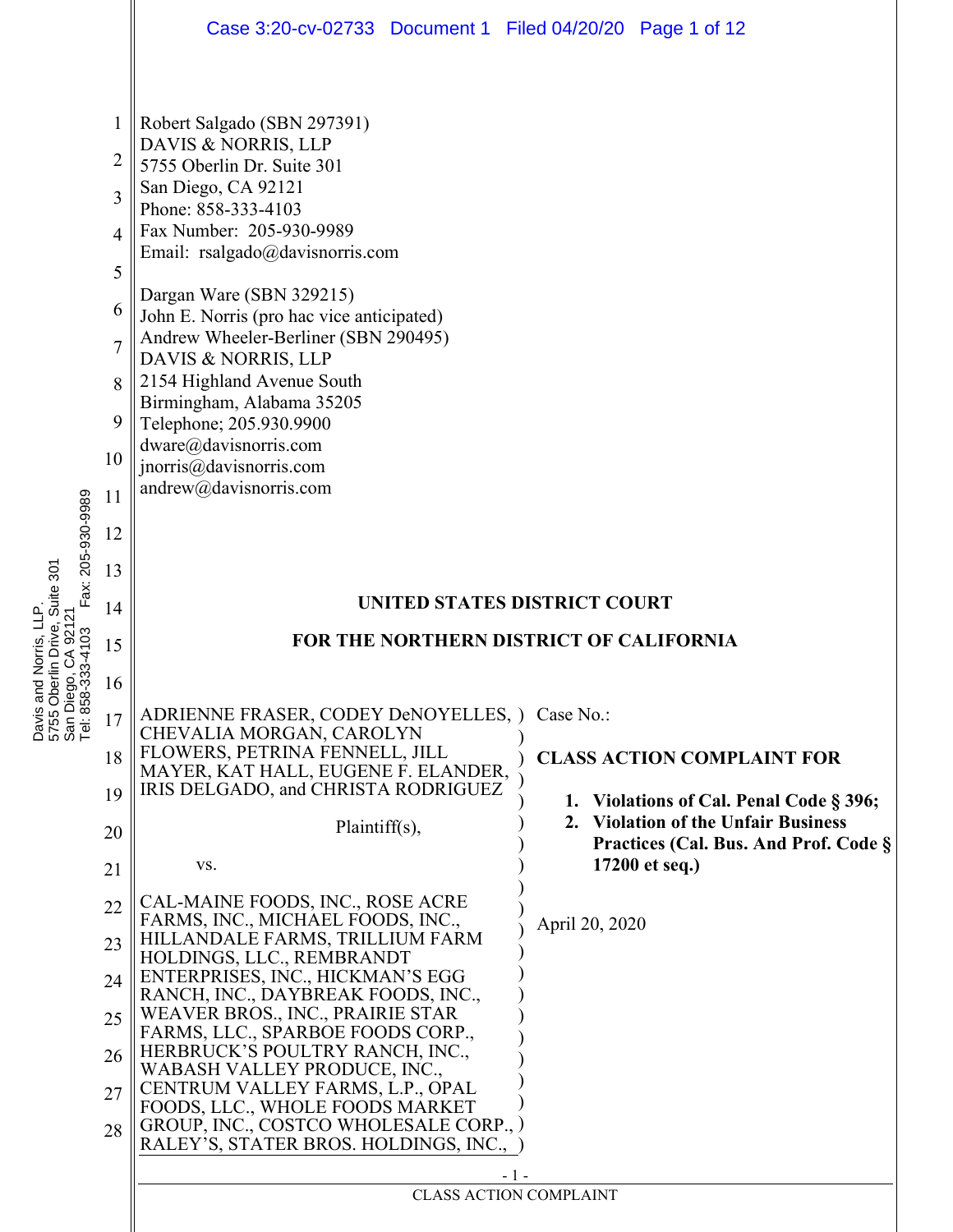WAL-MART STORES, INC., AMAZON.COM, INC., SAVE MART SUPERMARKETS, ALBERTSON'S COMPANIES, INC., TRADER JOE'S CO., THE KROGER CO., WINCO HOLDINGS, INC.

Defendant(s).

#### INTRODUCTION

 $\mathcal{L}$  $\overline{)}$  $\mathcal{L}$  $\mathcal{L}$  $\mathcal{L}$  $\mathcal{L}$  $\overline{)}$  $\mathcal{L}$ 

8 9 10 11 12 13 14 15 16 1. This California class action concerns the despicable and illegal practice of pricegouging of essential groceries, specifically eggs, in the midst of the ongoing and unprecedented pandemic. Plaintiffs and the class they seek to represent bought grossly marked-up eggs through the supply chain created by the defendants, which includes producers, wholesalers, and retailers. Because consumers such as plaintiffs lack access to information about which of the defendants, or all of them, participated in the price-gouging resulting in a near-tripling of egg prices in the past 30 days, plaintiffs have sued all the defendants in the alternative. Plaintiffs cannot assert that every defendant engaged in price-gouging, but plaintiffs can and do assert that some or all of these defendants illegally marked up egg prices following the Governor's declaration of an emergency in violation of California law.

17 18 19 20 21 2. The world is in the midst of a global pandemic involving a novel coronavirus called COVID-19 that causes an often severe and sometimes fatal respiratory infection. The outbreak originated in December, 2019, in Wuhan, Hubei Province, China, and in short order the local epidemic spread globally and was deemed a pandemic by the World Health Organization in March, 2020.

22 23 24 2. The first reported case of COVID-19 in the United States was diagnosed in Washington state in late January, 2020. The case involved a man who had recently travelled to the epicenter of the outbreak in Wuhan.

25 26 27 28 3. By mid-March 2020, there were reported cases in all 50 American states. The federal government, most states, and many local governments called for stay-at-home and social distancing measures designed to slow the spread of the disease. California's Governor, Gavin Newsom, declared a state of emergency in this state on March 4, 2020. As of the writing of this complaint, the vast

1

2

3

4

5

6

7

- 2 - CLASS ACTION COMPLAINT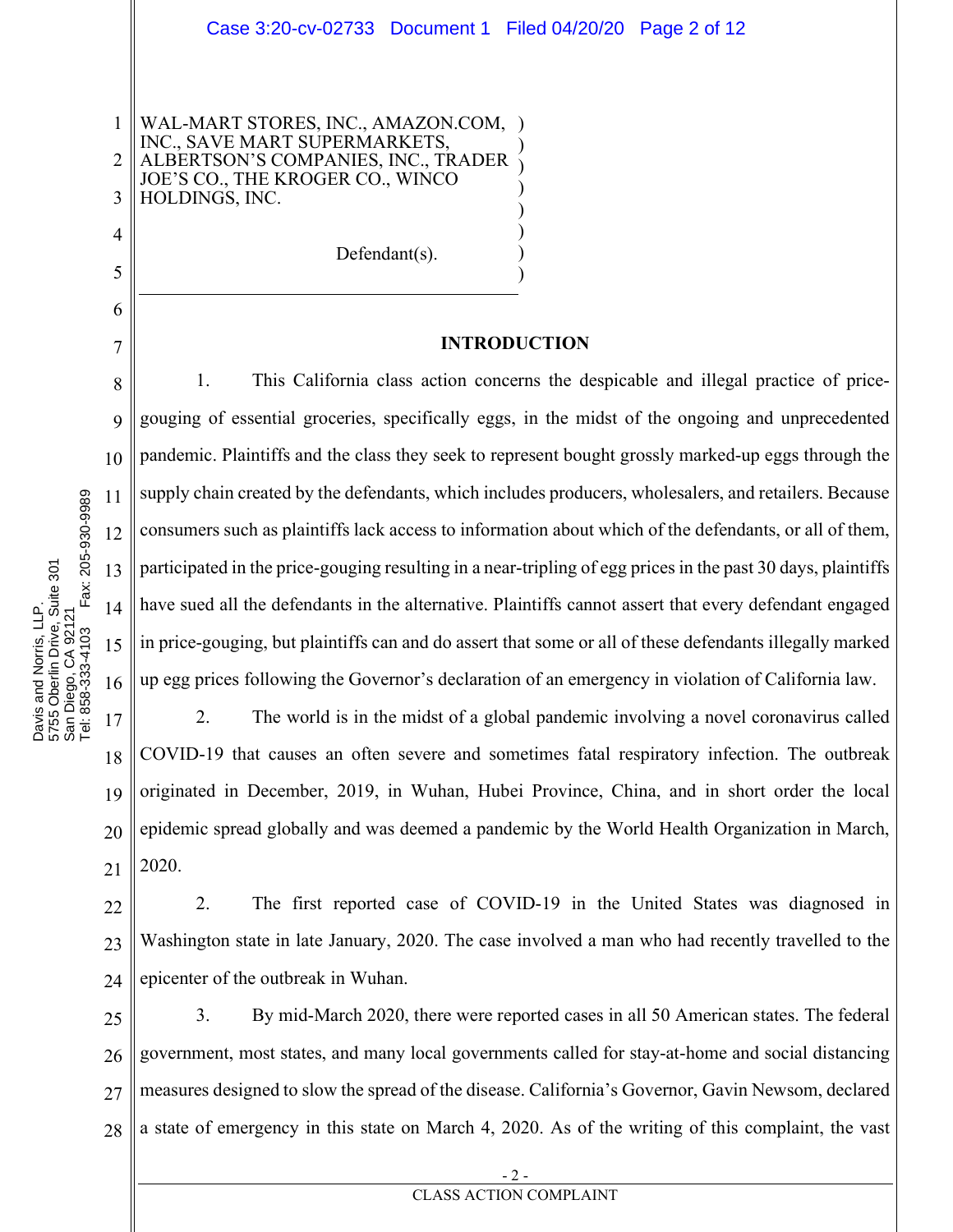#### Case 3:20-cv-02733 Document 1 Filed 04/20/20 Page 3 of 12

1 2 3 4 majority of Americans are subject to these measures. Even in areas not subject to governmentmandated stay-at-home orders, most people are voluntarily staying at home except to shop for necessities and to go to work in "essential" occupations such as healthcare and food sales and delivery services. The undersigned counsel writing this complaint is doing so from his home office.

 4. The economic effect of the government-mandated and voluntary measures to combat the pandemic has been extreme. Many are out of work. Many have had their wages and salaries reduced. Bars and restaurants have been mostly closed for weeks, some remaining open but limiting themselves to curbside delivery and home delivery, and it is predicted many will never re-open. Professional and college sports seasons have been canceled altogether, throwing many out of work. Schools, colleges, and universities are now limited to online classes. Those in the business of putting on concerts, plays, and other forms of entertainment are idle as public gatherings have been banned. All casinos are closed, throwing many more out of work. Hollywood Boulevard, Rodeo Drive, and Haight-Asbury are all deserted. Oil prices are at their lowest point in decades. The stock market is in freefall.

15 16 17 18 19 20 21 22 5. As in any time of economic turmoil, there are those who seek to profit from the misery of millions. Defendants, who are producers, wholesalers, and retailers of eggs, comprise one such set of actors seeking to unfairly profit from the increased consumer demand for eggs in the midst of the ongoing crisis. Again, because it is impossible for consumers such as plaintiffs to obtain information concerning the secretive process of price-setting, this lawsuit does not assert that each and every defendant engaged in price-gouging. Rather, plaintiffs assert that, at a minimum, some of these defendants did so. This pleading in the alternative is specifically authorized by Rule 20(2)(A) of the Federal Rules of Civil Procedure.

23 24 25 6. The price of eggs nearly tripled between the onset of the COVID-19 pandemic and the end of March. Egg prices have remained much more than ten percent higher than they were prior to the declaration of emergency.

26 27 28 7. Some or all of the defendants are engaging in price-gouging prohibited by California law. Plaintiffs allege this because of the undeniable fact that egg prices nearly tripled after the emergency declaration.

5

6

7

8

9

10

11

12

13

14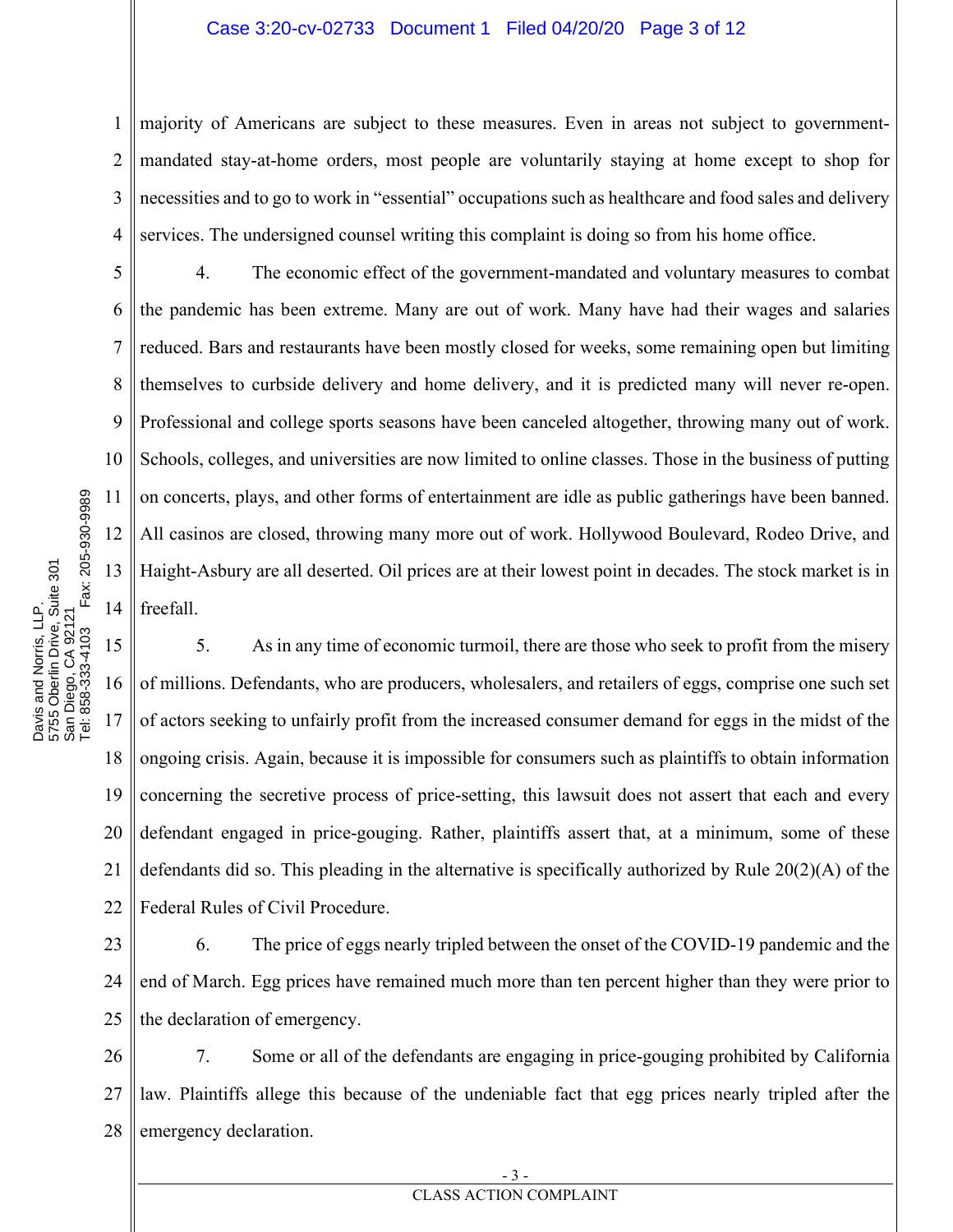#### Case 3:20-cv-02733 Document 1 Filed 04/20/20 Page 4 of 12

#### PARTIES

2 3 4 8. Plaintiff Codey DeNoyelles purchased eggs at a store owned or operated by defendant Raley's and defendant Costco Wholesale Corp. at a grossly inflated price after the declaration of emergency by Governor Newsom.

5 6 7 9. Plaintiff Adrienne Fraser purchased eggs at a store owned by defendant Whole Foods Market Group, Inc., and ordered eggs from defendant Amazon.com, Inc., at a grossly inflated price after the declaration of emergency by Governor Newsom.

8 9 10 10. Plaintiff Chevalia Morgan purchased eggs at a store owned or operated by defendant Walmart Stores, Inc. at a grossly inflated price after the declaration of emergency by Governor Newsom.

12 11. Plaintiff Carolyn Flowers purchased eggs at a store owned or operated by defendant Save Mart Supermarkets at a grossly inflated price after the declaration of emergency by Governor Newsom.

14 15 16 12. Plaintiff Petrina Fennell purchased eggs at a store owned or operated by defendant Grocery Outlet, Inc. at a grossly inflated price after the declaration of emergency by Governor Newsom.

17 18 19 13. Plaintiff Jill Mayer purchased eggs at a store owned or operated by defendant Albertson's Companies, Inc. at a grossly inflated price after the declaration of emergency by Governor Newsom.

20 21 22 14. Plaintiff Kat Hall purchased eggs at a store owned or operated by defendant Albertson's Companies, Inc. at a grossly inflated price after the declaration of emergency by Governor Newsom.

23 24 25 15. Plaintiff Eugene F. Elander purchased eggs at stores owned or operated by defendant Trader Joe's Co. and defendant The Kroger Co. at a grossly inflated price after the declaration of emergency by Governor Newsom.

26 27 28 16. Plaintiff Iris Delgado purchased eggs at a store owned or operated by defendant WinCo Holdings, Inc. at a grossly inflated price after the declaration of emergency by Governor Newsom.

11

1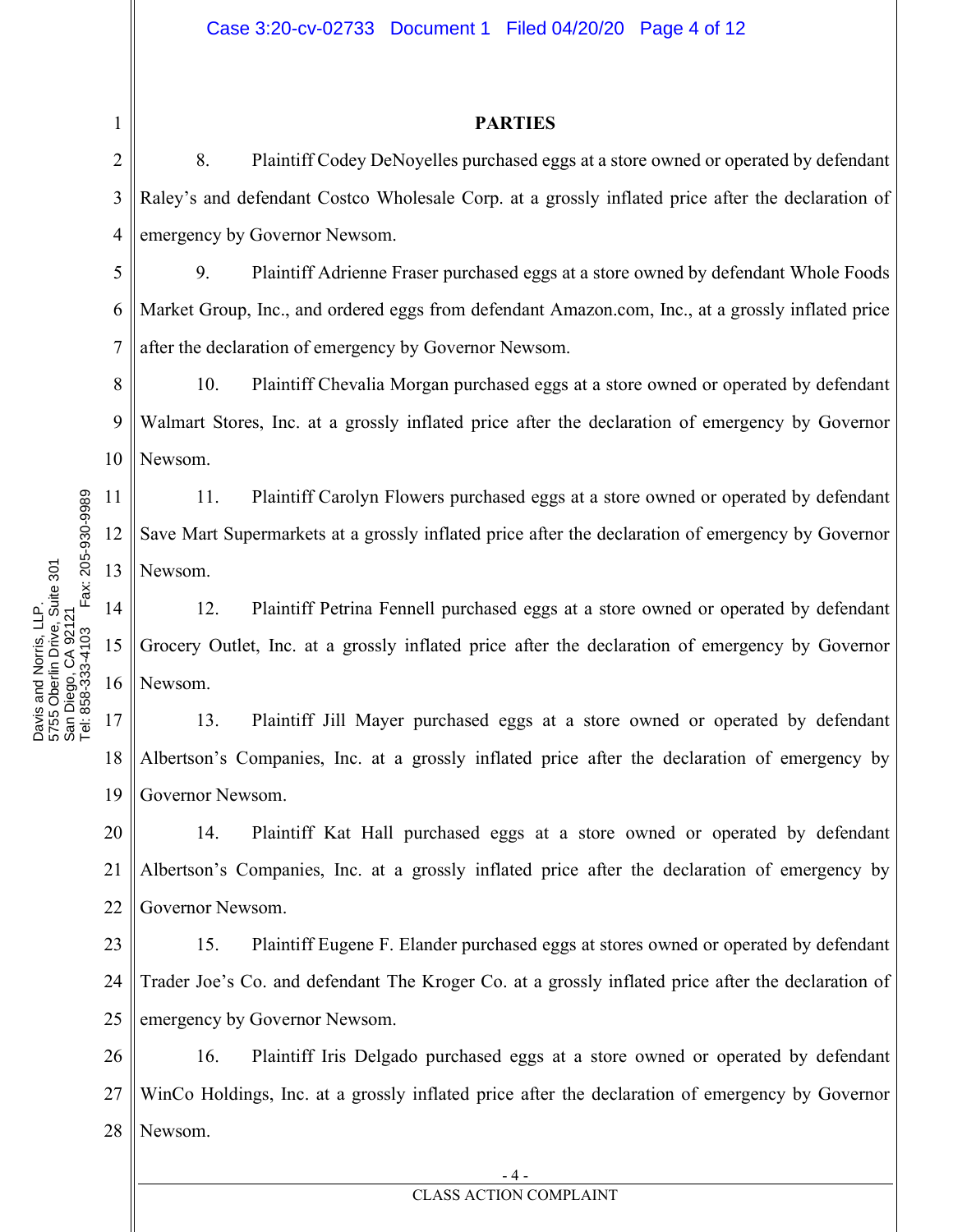1 2 3 17. Plaintiff Christa Rodriguez purchased eggs at a store owned or operated by defendant Stater Bros. Holdings, Inc., at a grossly inflated price after the declaration of emergency by Governor Newsom.

Case 3:20-cv-02733 Document 1 Filed 04/20/20 Page 5 of 12

4 5 6 18. Defendant Cal-Maine Foods, Inc. is a corporation organized under the laws of Delaware with its principal place of business in Jackson, Mississippi. It is a corporate citizen of Delaware and Mississippi.

7 8 19. Defendant Rose Acre Farms, Inc. is a corporation organized under the laws of Indiana with its principal place of business in Seymour, Indiana. It is a corporate citizen of Indiana.

9 10 11 20. Defendant Michael Foods, Inc. is a corporation organized under the laws of Delaware, with its principal place of business in Minnetonka, Minnesota. It is a corporate citizen of Delaware and Minnesota.

12 13 21. Defendant Hillandale Farms is a corporation organized under the laws of Ohio, with its principal place of business in Newark, Ohio. It is a corporate citizen of Ohio.

14 15 22. Defendant Trillium Farm Holdings, LLC is an entity organized under the laws of Ohio, with its principal place of business in Johnstown, Ohio. It is a corporate citizen of Ohio.

16 23. Defendant Rembrandt Enterprises, Inc. is a corporation organized under the laws of Iowa, with its principal place of business in Spirit Lake, Iowa. It is a corporate citizen of Iowa.

18 19 24. Defendant Hickman's Egg Ranch, Inc. is a corporation organized under the laws of Arizona, with its principal place of business in Buckeye, Arizona. It is a corporate citizen of Arizona.

20 21 22 25. Defendant Daybreak Foods, Inc. is a corporation organized under the laws of Wisconsin, with its principal place of business in Lake Mills, Wisconsin. It is a corporate citizen of Wisconsin.

23 24 26. Defendant Weaver Bros., Inc. is a corporation organized under the laws of Ohio, with its principal place of business in Versailles, Ohio. It is a corporate citizen of Ohio.

25 26 27. Defendant Prairie Star Farms, LLC is an entity organized under the laws of Ohio, with its principal place of business in New Weston, Ohio. It is a corporate citizen of Ohio.

27 28 28. Defendant Sparboe Foods Corp. is a corporation organized under the laws of Iowa, with its principal place of business in Litchfield, Minnesota. It is a corporate citizen of Iowa and

17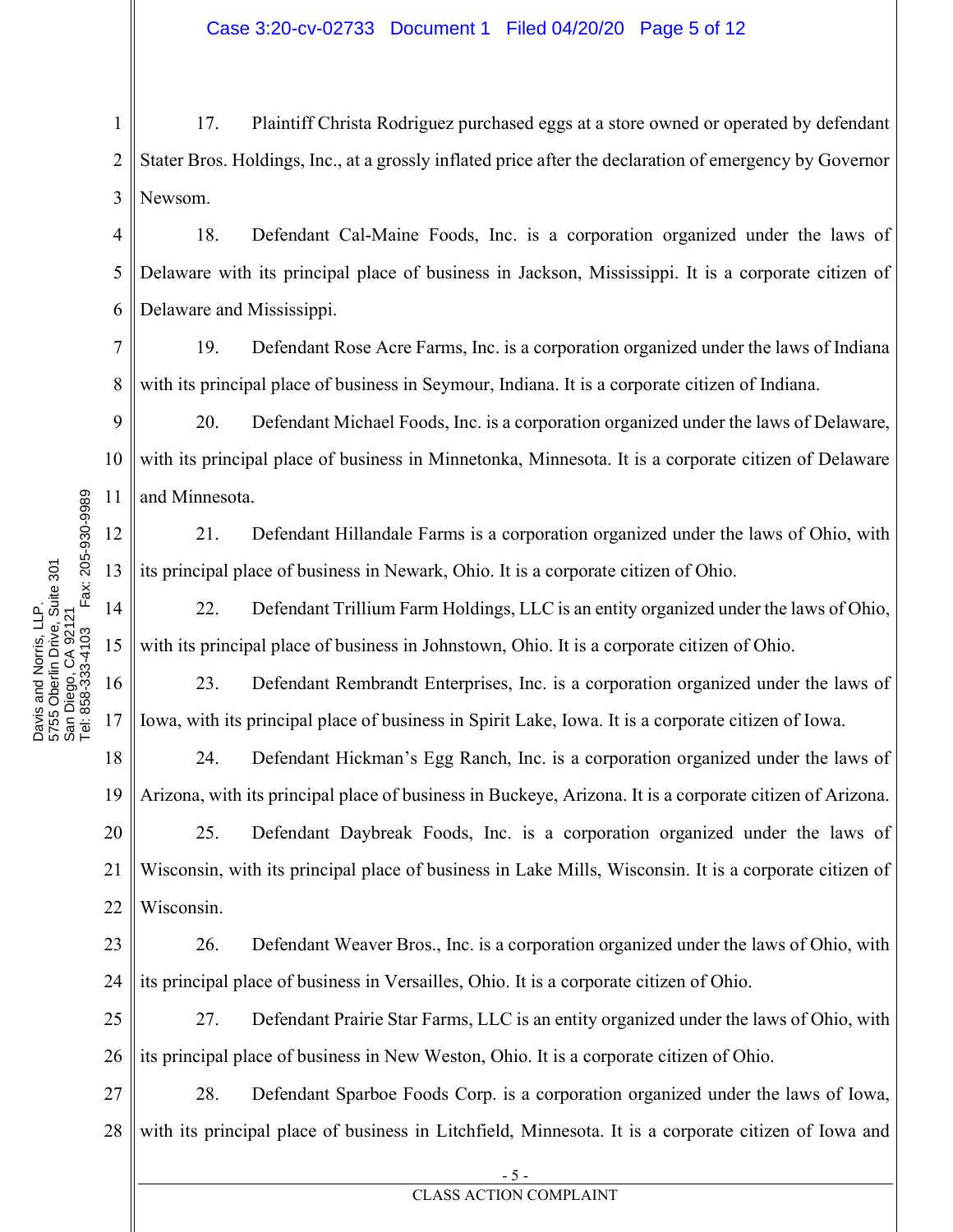1 Minnesota.

2 3 4 29. Defendant Herbruck's Poultry Ranch, Inc. is a corporation organized under the laws of Michigan, with its principal place of business in Saranac, Michigan. It is a corporate citizen of Michigan.

5 6 30. Defendant Wabash Valley Produce, Inc. is a corporation organized under the laws of Indiana, with its principal place of business in Dubois, Indiana. It is a corporate citizen of Indiana.

7 8 9 31. Defendant Centrum Valley Farms, L.P., is an entity organized under the laws of Indiana, with its principal place of business in Clarion, Iowa. It is a corporate citizen of Iowa and Indiana.

10 11 32. Defendant Opal Foods, LLC is an entity organized under the laws of Delaware, with its principal place of business in Neosho, MO. It is a corporate citizen of Delaware and Missouri.

33. The defendants described in Paragraphs 18-32 are involved in egg production, distribution, and wholesale delivery, and are in the supply chain bringing eggs to market in the Northern District of California.

15 16 17 34. Whole Foods Market Group, Inc., is a corporation organized under the laws of Delaware with its principal place of business in Austin, Texas. It is a corporate citizen of Delaware and Texas.

18 19 35. Costco Wholesale Corp. is a corporation organized under the laws of Washington with its principal place of business in Issaquah, Washington. It is a corporate citizen of Washington.

20 21 36. Raley's is a corporation organized under the laws of California, with its principal place of business in Sacramento, California. It is a corporate citizen of California.

22 23 24 37. Stater Bros. Holdings, Inc. is a corporation organized under the laws of California, with its principal place of business in San Bernardino, California. It is a corporate citizen of California.

25 26 27 38. Defendant Wal-Mart Stores, Inc. is a corporation organized under the laws of Delaware, with its principal place of business in Bentonville, Arkansas. It is a corporate citizen of Delaware and Arkansas.

28

39. Defendant Amazon.com, Inc., is a corporation organized under the laws of Delaware,

12

- 6 - CLASS ACTION COMPLAINT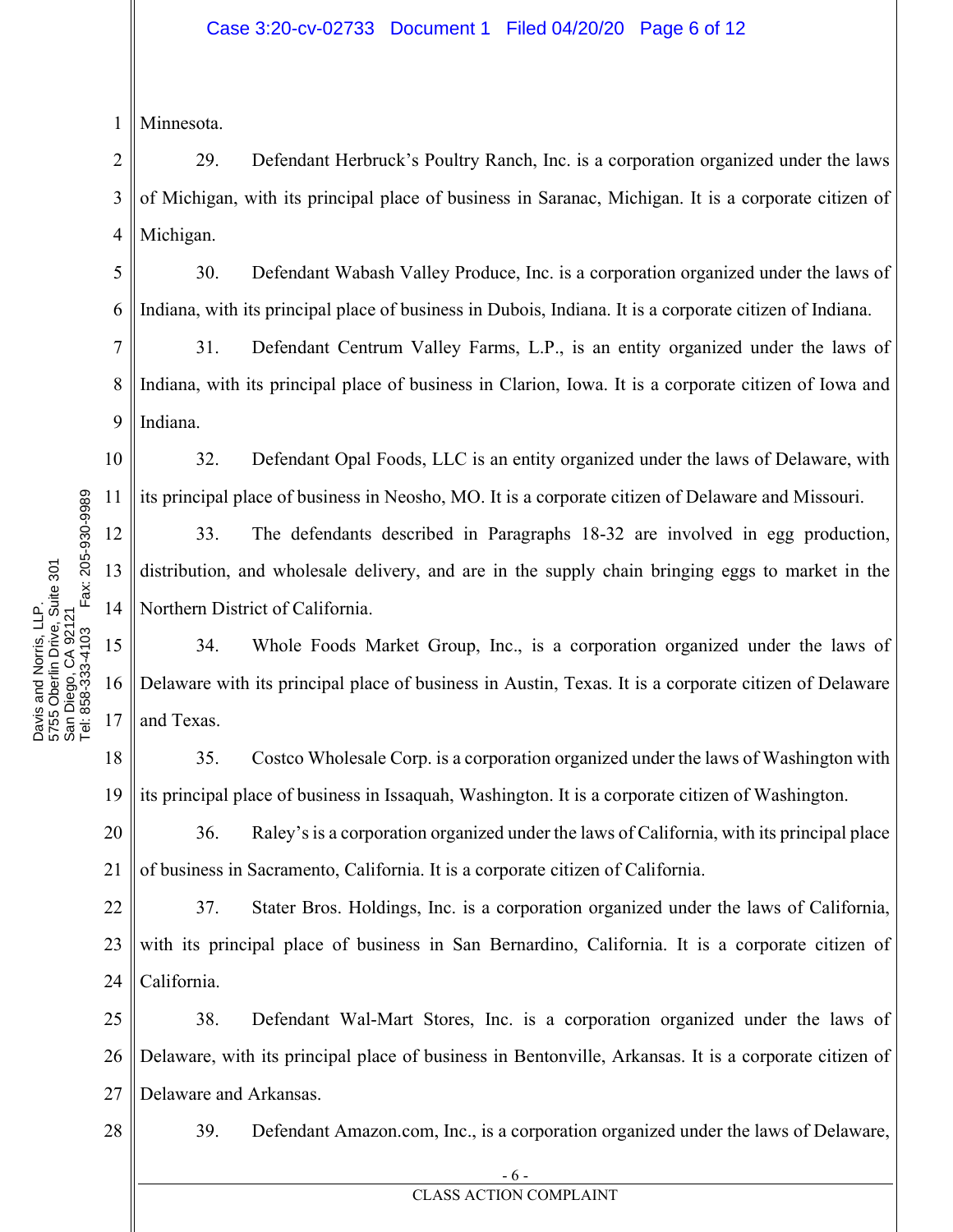1 2 with its principal place of business in Seattle, Washington. It is a corporate citizen of Delaware and Washington.

3 4 5 40. Defendant Save Mart Supermarkets is a corporation organized under the laws of California, with its principal place of business in Modesto, California. It is a corporate citizen of California.

6 7 8 41. Defendant Albertson's Companies, Inc. is a corporation organized under the laws of Delaware, with its principal place of business in Boise, Idaho. It is a corporate citizen of Delaware and Idaho.

9 10 42. Defendant Trader Joe's Co. is a corporation organized under the laws of California, with its principal place of business in Pasadena, California. It is a corporate citizen of California.

43. Defendant The Kroger Co. is a corporation organized under the laws of Ohio, with its principal place of business in Cincinnati, Ohio. It is a corporate citizen of Ohio.

44. Defendant WinCo Holdings, Inc. is a corporation organized under the laws of Idaho, with its principal place of business in Boise, Idaho. It is a corporate citizen of Idaho.

15 16 45. The defendants described in paragraphs 34-44 are owners or operators of retail stores or online retailers doing business in this district.

# JURISDICTION AND VENUE

18 19 20 46. Jurisdiction is proper in this Court under 28 U.S.C. § 1332 because the claims in this case form part of a class action in which the amount in controversy exceeds the sum of \$5,000,000.00 and the members of the class include citizens of different states than some or all of the defendants.

21 22 47. Venue is proper in this Court under 28 U.S.C. § 1391(b)(2) because a substantial portion of the events giving rise to plaintiffs' complaint occurred in this district.

23 24 25 48. Each defendant, whether a retailer, wholesaler, or producer of eggs, is in the business of supplying eggs to customers in this federal district. Each defendant is part of the supply chain for eggs in California.

26

# LEGAL FRAMEWORK AND BACKGROUND

27 28 49. California law makes it unlawful for any person to increase the price of a product by more than ten percent during a state of emergency or local emergency. Cal. Penal Code § 396. In this

11

- 7 -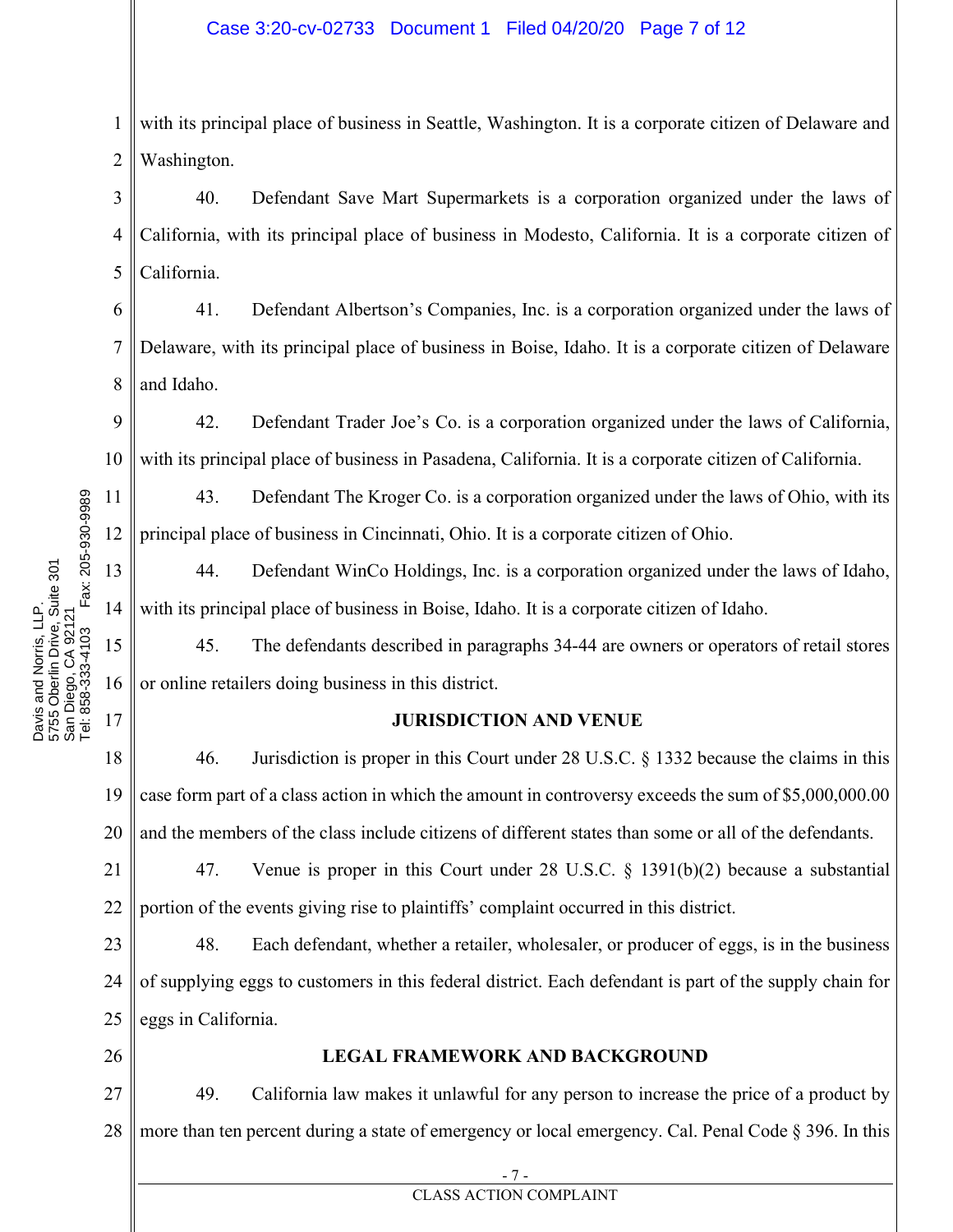#### Case 3:20-cv-02733 Document 1 Filed 04/20/20 Page 8 of 12

1 2 3 4 5 statute, the Legislature expressed its intent "to protect citizens from excessive and unjustified increases in the prices charged during or shortly after a declared state of emergency or local emergency for goods and services that are vital and necessary for the health, safety, and welfare of consumers." Id. at 396(a). Further, the California Legislature made it clear that this act should be interpreted liberally for the protection of consumers.

6 7 8 9 10 50. Governor Gavin Newsom declared a state of emergency due to the COVID-19 pandemic on March 4, 2020, with a proclamation available online at https://www.gov.ca.gov/wpcontent/uploads/2020/03/3.4.20-Coronavirus-SOE-Proclamation.pdf. Governor Newsom's proclamation specifically invoked the provisions of Penal Code § 396 and extended the time period in which they will remain in effect until September.

51. Section 396 of the California Penal Code applies not only to retailers, but to distributors, wholesalers, and producers as well. Attorney General Xavier Becerra made this clear in a proclamation issued March 27, 2020, available online at https://oag.ca.gov/news/pressreleases/attorney-general-becerra-reminds-wholesalers-and-manufacturers-they-are-subject.

15 16 17 18 19 52. Section 396 explicitly states that a violation of the price-gouging statute "shall constitute an unlawful business practice and an act of unfair competition within the meaning of Section 17200 of the Business and Professions Code." Cal. Pen. Code § 396(i). Thus, the rights and remedies conferred by the UCL (Bus. & Prof. Code  $\S$  17200 et seq.) are available to consumer to combat price gouging.

20 21 22 23 24 53. Section 396 also creates a safe harbor, but only for those sellers who price the goods at no more than ten percent above their own costs, plus the markup usually charged prior to the state of emergency. Because the price of eggs have risen more than 180% during the COVID-19 emergency, it is clear that some or all of the defendants have raised their prices to an extent that violates the law.

25 26 27 28 54. Pursuant to Rule 20 of the Federal Rules of Civil Procedure, plaintiffs may join all defendants against whom they seek relief jointly, severally, or in the alternative, arising out of the same transaction or series of transactions. Plaintiffs' purchases of eggs from retailers was part of a series of transactions that also included any other sale of the eggs that occurred between their being

11

- 8 - CLASS ACTION COMPLAINT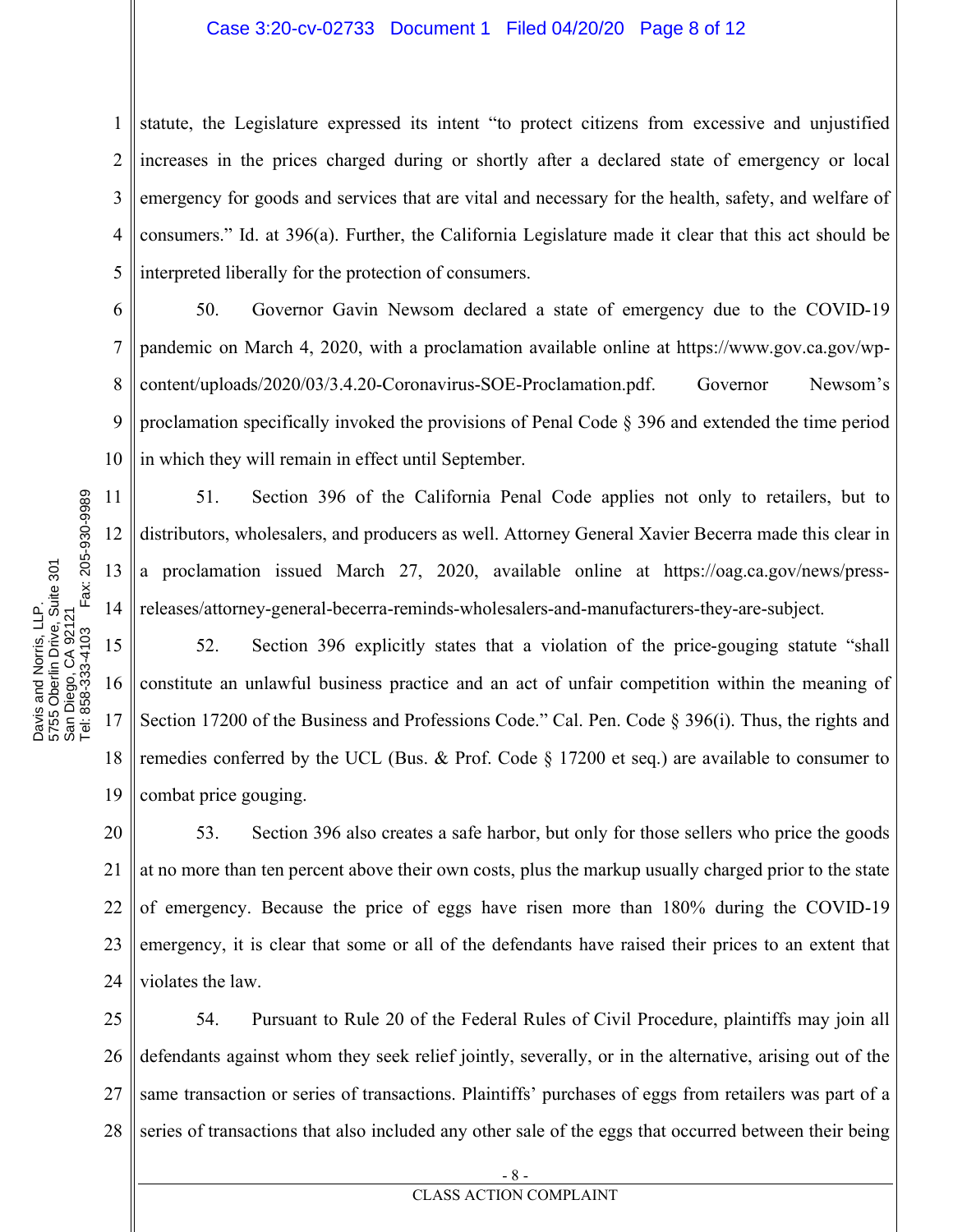1 2 laid and their arrival at the point of retail sale. Plaintiffs seek relief in the alternative from any and all entities that marked up the eggs more than ten percent during the COVID-19 emergency.

3

7

8

9

10

11

## CLASS ALLEGATIONS

4 5 6 55. This statewide class action is maintainable against the defendants pursuant to Rule 23 of the Federal Rules of Civil Procedure. Plaintiffs seek to represent the following class against each defendant:

All consumers who purchased eggs in the state of California that were sold, distributed, produced, or handled by any of the defendants during the state of emergency declared by Governor Gavin Newsom on March 4, 2020. All employees of the Court and plaintiffs' counsel are excluded.

 56. Because plaintiffs bring this case in the alternative against numerous individual entities involved in selling eggs in California, plaintiffs anticipate that they will seek to certify a number of subclasses against particular defendants.

15 16 17 18 19 20 21 22 23 57. Pursuant to Rule  $23(a)(1)$ , the class is so numerous that joinder of all class members is impracticable. California is the nation's most populous state, with more than 40 million residents. According to the Association of California Egg Farmers, these 40 million people consume an average of three hundred eggs per year. http://californiaeggfarmers.org/. This translates to more than twelve billion eggs sold in California each year, or approximately one billion per month. The vast majority of these eggs are sold by the defendants named in this lawsuit, who represent XX% of the California grocery market, as well as the fifteen largest wholesalers of eggs in California. The number of people who purchased eggs during the state of emergency is far too large for practicable joinder in a single suit.

24 25 26 58. Pursuant to Rule 23(a)(2), this case is predominated by questions of law and fact common to all class members, including whether the defendants increased their price by more than ten percent during the COVID-19 emergency.

27 28 59. Pursuant to Rule  $23(a)(3)$ , the claims of the named plaintiffs are typical of those of the class. Every member of the class is a consumer who purchased eggs during the emergency.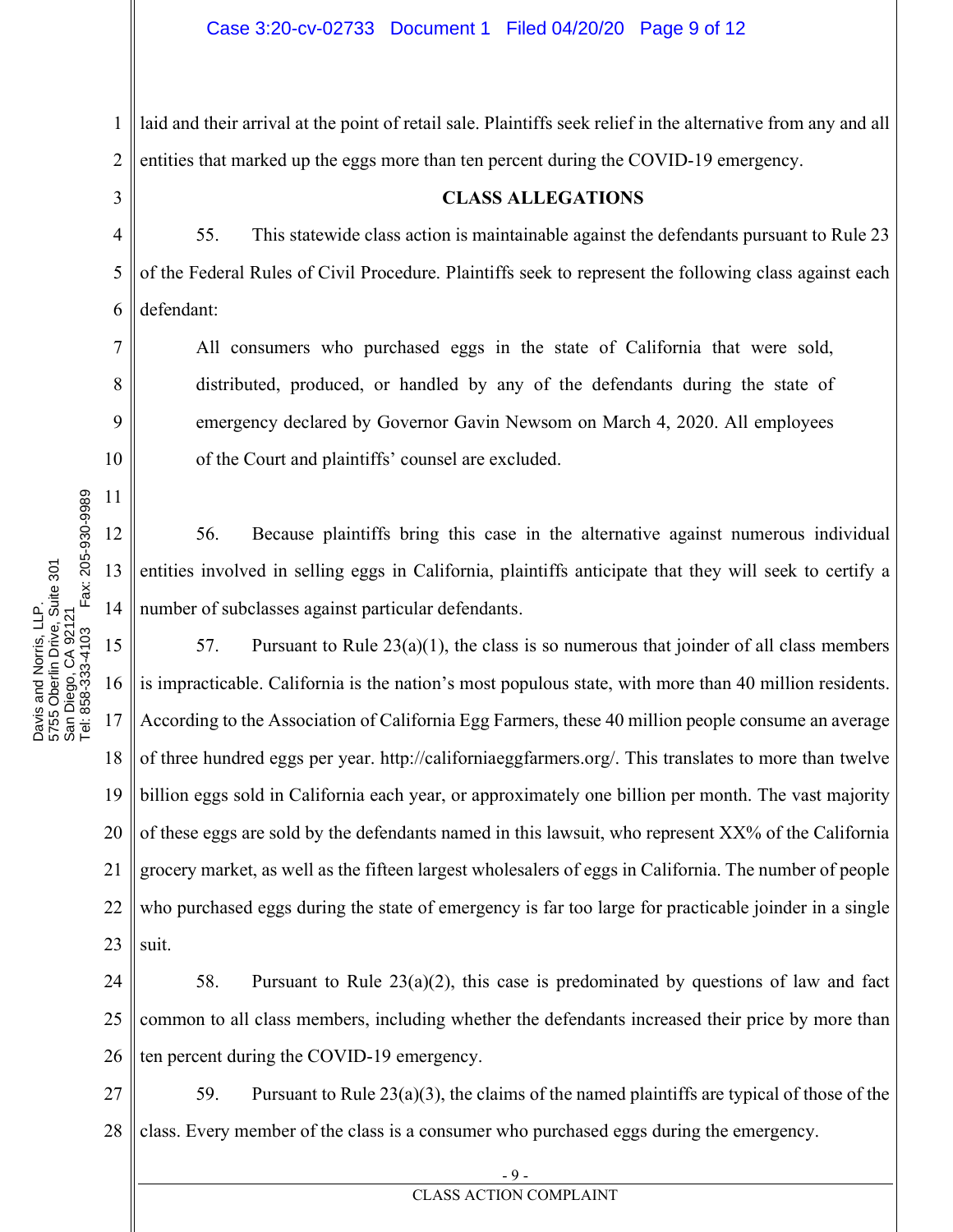1 2 3 4 60. Pursuant to Rule  $23(a)(4)$ , the named plaintiffs will fairly and adequately represent the interests of the class. The named plaintiffs have no interest adverse to the interests of absent class members. The named plaintiffs have hired experienced class action plaintiff lawyers as class counsel, who will diligently and competently represent the interests of the class.

5 6 7 8 9 10 61. Pursuant to Rule 23(b), questions of law and fact common to all class members predominate over any questions affecting only individual class members. The claims of the named plaintiff, like those of all class members, arise out of conduct by one or more of the defendants to raise the price of eggs in California, affecting all California consumers, and thus all class members, in the same fashion. For these reasons, a class action is far superior to other available methods of adjudicating this controversy. Individual lawsuits would be inefficient and duplicative by comparison.

# COUNT ONE: VIOLATION OF THE UNFAIR COMPETITION LAW CLAIM FOR INJUNCTIVE RELIEF

13 14 62. Plaintiffs incorporate by reference the factual averments of the preceding paragraphs as if fully set forth herein.

15 16 63. The Unfair Competition Law (UCL, Cal. Bus. & Prof. Code § 17200 et seq.) prohibits businesses from engaging in any unlawful, unfair, or fraudulent practice.

17 18 64. Section 396(i) of the California Penal Code specifically makes violation of that section a violation of the UCL.

19 20 65. One or more defendants violated § 396 by unjustifiably raising the price of eggs by more than ten percent during the declared state of emergency.

21 22 66. Defendants' violation of Penal Code Section 396 constitutes a violation of the Unfair Competition Law.

23 24 25 67. Each plaintiff is a person who suffered injury-in-fact, and lost money due to defendants' violations of the UCL, providing standing under Section 17204 of the Business and Professions Code.

26 27 68. Plaintiffs are thus entitled to injunctive relief pursuant to Section 17203 of the Business and Professions Code.

28

11

12

Tel: 858-333-4103 Fax: 205-930-9989

Tel: 858-333-4103

Fax: 205-930-9989

Davis and Norris, LLP. 5755 Oberlin Drive, Suite 301 San Diego, CA 92121

Davis and Norris, LLP.<br>5755 Oberlin Drive, Suite 301<br>San Diego, CA 92121

69. Plaintiffs seek to enjoin all defendants from selling (at any level in the supply chain)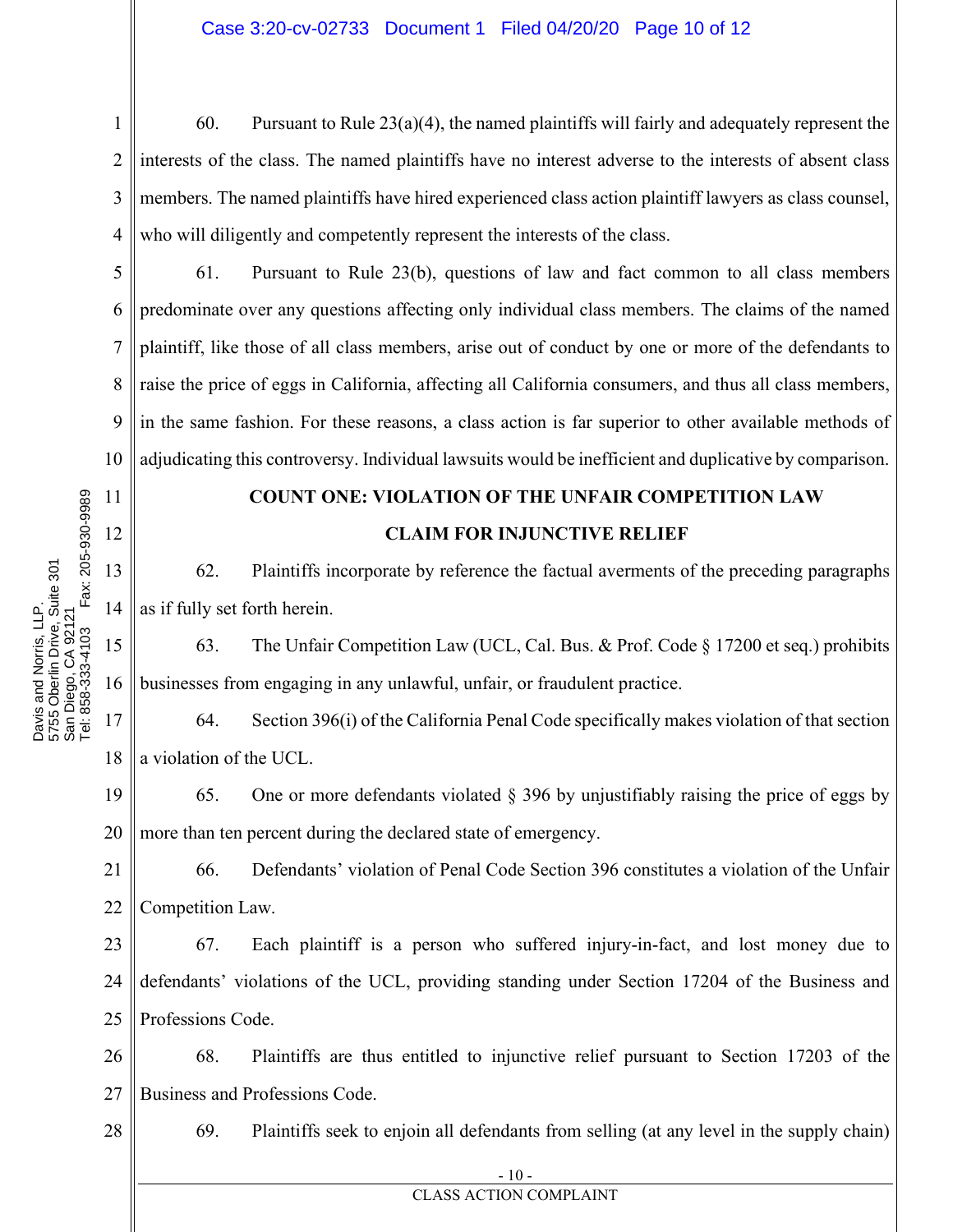#### Case 3:20-cv-02733 Document 1 Filed 04/20/20 Page 11 of 12

1 2 eggs at a price more than ten percent greater than the price of eggs prior to the declaration of emergency on March 4, 2020.

> COUNT TWO: VIOLATION OF THE UNFAIR COMPETITION LAW CLAIM FOR RESTITUTION

5 6 70. Plaintiffs incorporate by reference and reallege all factual averments of the preceding paragraphs as if fully set forth herein.

7 8 71. As explained in Count One, the defendants violated the Unfair Competition Law by violating Section 396 of the California Penal Code.

9 10 72. This violation entitles plaintiffs and the class to restitution. See Kwikset Corp. v. Superior Court, 207 P.3d 20, 34 (Cal. 2009).

73. The measure of restitution in California is the difference between the price paid and the value received. Chowning v. Kohl's Dept. Stores, Inc., 2018 WL 3016908 at \*1-2 (9th Cir. 2018).

13 14 15 16 74. Under Section 396 of the California Penal Code, the legal value of the eggs purchased by plaintiffs and the class could be no higher than ten percent more than the average retail price of eggs prior to the emergency. Plaintiffs and the class are thus entitled restitution measured by the difference between that price and the price paid.

## PRAYER FOR RELIEF

Plaintiff respectfully prays for the following relief,

(A) An order certifying the above-described class pursuant to Federal Rule of Civil Procedure 23, with appropriate notice to absent class members;

(B) An order appointing plaintiffs' counsel as class counsel for the statewide class;

(C) A declaratory ruling that the defendants have engaged in the practices alleged herein in violation of California law;

(D) A permanent injunction enjoining defendants from selling eggs at prices prohibited by Section 396 of the California Penal Code for the remainder of the COVID-19

emergency;

27 28 (E) Restitution to plaintiffs and absent class members in an amount determined by the court pursuant to California law;

## CLASS ACTION COMPLAINT

Fax: 205-930-9989 Tel: 858-333-4103 Fax: 205-930-9989 Davis and Norris, LLP.<br>5755 Oberlin Drive, Suite 301<br>San Diego, CA 92121 5755 Oberlin Drive, Suite 301 Davis and Norris, LLP. San Diego, CA 92121 rel: 858-333-4103

3

4

11

12

17

18

19

20

21

22

23

24

25

26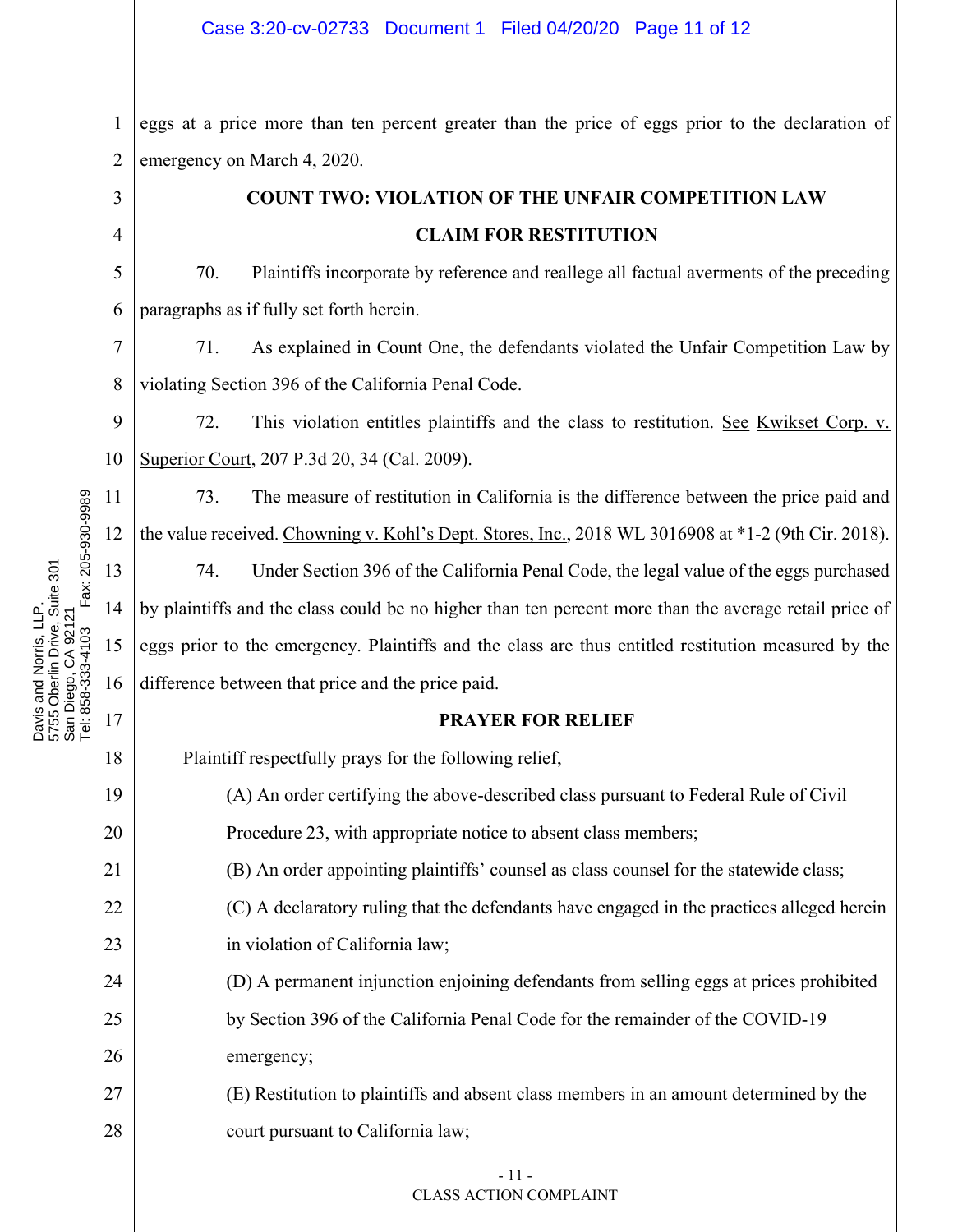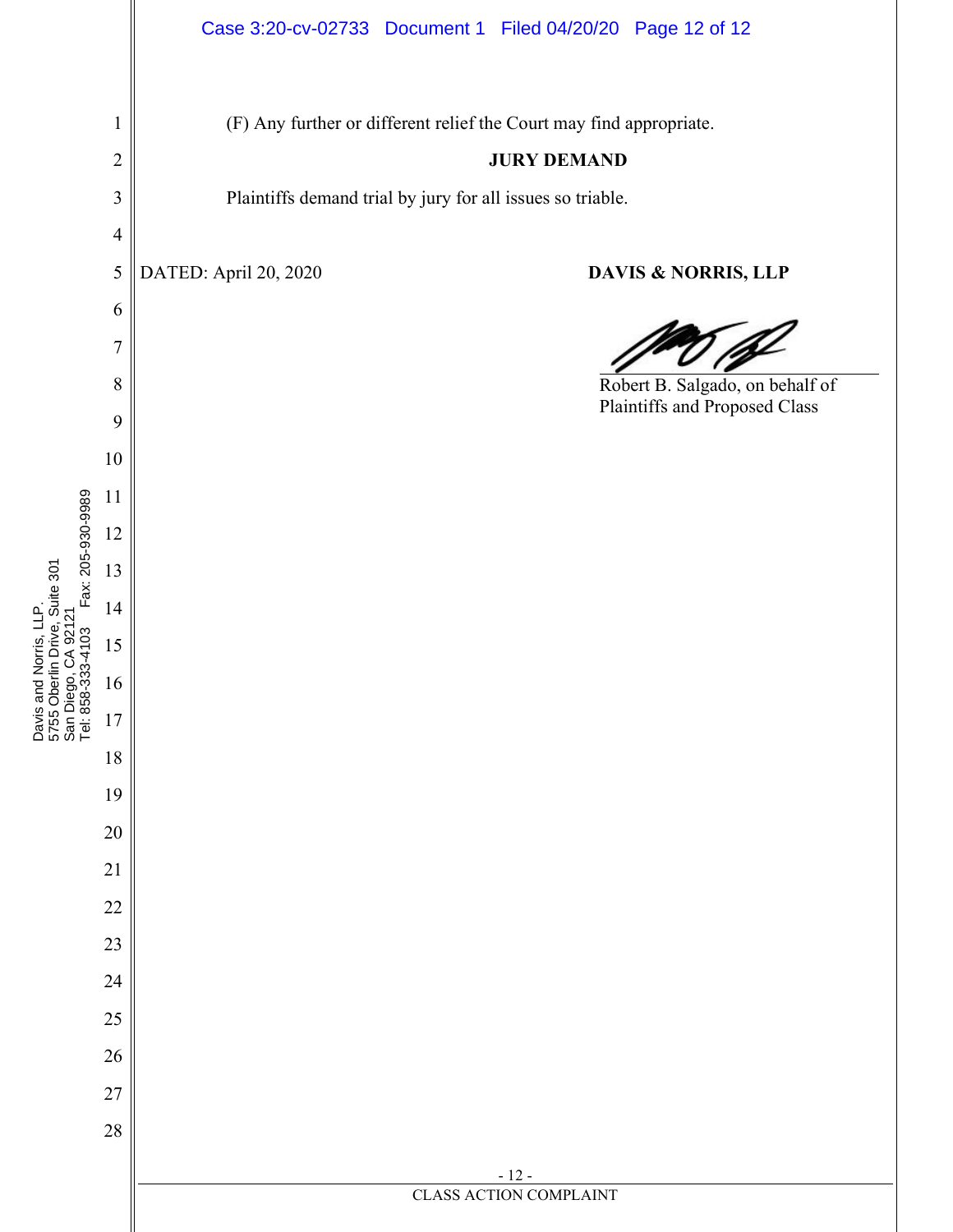## $J_S$ -CAND 44 (Rev. 07/19) CUCC CILE OF CIVIL COVER SHEET Case 3:20-cv-02733 Document 1-1 Filed 04/20/20 Page 1 of 2

The JS-CAND 44 civil cover sheet and the information contained herein neither replace nor supplement the filing and service of pleadings or other papers as required by law, except as provided by local rules of court. This

|                                                                                                         | I. (a) PLAINTIFFS<br>ADRIENNE FRASER, et al.                                                                                      |  | <b>DEFENDANTS</b><br>CAL-MAINE FOODS, INC., et al.                                                                                                                                                 |  |                |                |                                                                                                              |            |               |  |
|---------------------------------------------------------------------------------------------------------|-----------------------------------------------------------------------------------------------------------------------------------|--|----------------------------------------------------------------------------------------------------------------------------------------------------------------------------------------------------|--|----------------|----------------|--------------------------------------------------------------------------------------------------------------|------------|---------------|--|
|                                                                                                         | (b) County of Residence of First Listed Plaintiff<br>San Francisco County, CA<br>(EXCEPT IN U.S. PLAINTIFF CASES)                 |  | County of Residence of First Listed Defendant<br>Jackson, Mississippi<br>(IN U.S. PLAINTIFF CASES ONLY)<br>IN LAND CONDEMNATION CASES, USE THE LOCATION OF<br>NOTE:<br>THE TRACT OF LAND INVOLVED. |  |                |                |                                                                                                              |            |               |  |
| (C)                                                                                                     | Attorneys (Firm Name, Address, and Telephone Number)<br>Davis & Norris, LLP<br>5755 Oberlin Drive, Suite 301, San Diego, CA 92121 |  | Attorneys (If Known)                                                                                                                                                                               |  |                |                |                                                                                                              |            |               |  |
| Н.<br><b>BASIS OF JURISDICTION</b> (Place an "X" in One Box Only)<br>III.<br>(For Diversity Cases Only) |                                                                                                                                   |  |                                                                                                                                                                                                    |  |                |                | <b>CITIZENSHIP OF PRINCIPAL PARTIES</b> (Place an "X" in One Box for Plaintiff<br>and One Box for Defendant) |            |               |  |
|                                                                                                         |                                                                                                                                   |  |                                                                                                                                                                                                    |  | <b>PTF</b>     | DEF            |                                                                                                              | <b>PTF</b> | DEF           |  |
|                                                                                                         | U.S. Government Plaintiff<br>Federal Question<br>(U.S. Government Not a Party)                                                    |  | Citizen of This State                                                                                                                                                                              |  | $\times$ 1     | $\blacksquare$ | Incorporated or Principal Place<br>of Business In This State                                                 | 4          | $\frac{4}{1}$ |  |
|                                                                                                         | U.S. Government Defendant $\times$ 4<br>Diversity<br>(Indicate Citizenship of Parties in Item III)                                |  | Citizen of Another State                                                                                                                                                                           |  | $\overline{2}$ |                | Incorporated and Principal Place<br>of Business In Another State                                             | 5          | $\times$ 5    |  |
|                                                                                                         |                                                                                                                                   |  | Citizen or Subject of a<br>Foreign Country                                                                                                                                                         |  | $\mathfrak{p}$ | 3              | Foreign Nation                                                                                               | $\sigma$   |               |  |

TORTS FORFEITURE/PENALTY BANKRUPTCY OTHER STATUTES



| 110 Insurance                                                                                                                                                                                                                                                                                                                                                               | PERSONAL INJURY                                                                                                                                          | PERSONAL INJURY                                                                                                 | 625 Drug Related Seizure of                                                                                                                  | 422 Appeal 28 USC § 158                                                                                 | 375 False Claims Act                                                                                                                                                  |  |  |  |  |  |  |  |  |
|-----------------------------------------------------------------------------------------------------------------------------------------------------------------------------------------------------------------------------------------------------------------------------------------------------------------------------------------------------------------------------|----------------------------------------------------------------------------------------------------------------------------------------------------------|-----------------------------------------------------------------------------------------------------------------|----------------------------------------------------------------------------------------------------------------------------------------------|---------------------------------------------------------------------------------------------------------|-----------------------------------------------------------------------------------------------------------------------------------------------------------------------|--|--|--|--|--|--|--|--|
| 120 Marine                                                                                                                                                                                                                                                                                                                                                                  | 310 Airplane                                                                                                                                             | 365 Personal Injury - Product                                                                                   | Property 21 USC § 881                                                                                                                        | 423 Withdrawal 28 USC                                                                                   | 376 Qui Tam (31 USC                                                                                                                                                   |  |  |  |  |  |  |  |  |
| 130 Miller Act                                                                                                                                                                                                                                                                                                                                                              | 315 Airplane Product Liability                                                                                                                           | Liability                                                                                                       | 690 Other                                                                                                                                    | § 157                                                                                                   | § 3729(a))                                                                                                                                                            |  |  |  |  |  |  |  |  |
| 140 Negotiable Instrument                                                                                                                                                                                                                                                                                                                                                   | 320 Assault, Libel & Slander                                                                                                                             | 367 Health Care/                                                                                                | <b>LABOR</b>                                                                                                                                 | <b>PROPERTY RIGHTS</b>                                                                                  | 400 State Reapportionment                                                                                                                                             |  |  |  |  |  |  |  |  |
| 150 Recovery of<br>Overpayment Of<br>Veteran's Benefits<br>151 Medicare Act                                                                                                                                                                                                                                                                                                 | 330 Federal Employers'<br>Liability<br>340 Marine                                                                                                        | Pharmaceutical Personal<br><b>Injury Product Liability</b><br>368 Asbestos Personal Injury<br>Product Liability | 710 Fair Labor Standards Act<br>720 Labor/Management<br>Relations                                                                            | 820 Copyrights<br>830 Patent<br>835 Patent-Abbreviated New                                              | 410 Antitrust<br>430 Banks and Banking<br>450 Commerce                                                                                                                |  |  |  |  |  |  |  |  |
| 152 Recovery of Defaulted<br><b>Student Loans (Excludes</b><br>Veterans)<br>153 Recovery of<br>Overpayment<br>of Veteran's Benefits                                                                                                                                                                                                                                         | 345 Marine Product Liability<br>350 Motor Vehicle<br>355 Motor Vehicle Product<br>Liability<br>360 Other Personal Injury<br>362 Personal Injury -Medical | PERSONAL PROPERTY<br>370 Other Fraud<br>371 Truth in Lending<br>380 Other Personal Property<br>Damage           | 740 Railway Labor Act<br>751 Family and Medical<br>Leave Act<br>790 Other Labor Litigation<br>791 Employee Retirement<br>Income Security Act | Drug Application<br>840 Trademark<br><b>SOCIAL SECURITY</b><br>861 HIA (1395ff)<br>862 Black Lung (923) | 460 Deportation<br>470 Racketeer Influenced &<br>Corrupt Organizations<br>480 Consumer Credit<br>485 Telephone Consumer<br>Protection Act                             |  |  |  |  |  |  |  |  |
| 160 Stockholders' Suits                                                                                                                                                                                                                                                                                                                                                     | Malpractice                                                                                                                                              | 385 Property Damage Product<br>Liability                                                                        | <b>IMMIGRATION</b>                                                                                                                           | 863 DIWC/DIWW (405(g))                                                                                  | 490 Cable/Sat TV                                                                                                                                                      |  |  |  |  |  |  |  |  |
| 190 Other Contract                                                                                                                                                                                                                                                                                                                                                          | <b>CIVIL RIGHTS</b>                                                                                                                                      | PRISONER PETITIONS                                                                                              | 462 Naturalization                                                                                                                           | 864 SSID Title XVI<br>865 RSI (405(g))                                                                  | 850 Securities/Commodities/<br>Exchange                                                                                                                               |  |  |  |  |  |  |  |  |
| 195 Contract Product Liability                                                                                                                                                                                                                                                                                                                                              | 440 Other Civil Rights                                                                                                                                   | <b>HABEAS CORPUS</b>                                                                                            | Application<br>465 Other Immigration                                                                                                         | <b>FEDERAL TAX SUITS</b>                                                                                | × 890 Other Statutory Actions                                                                                                                                         |  |  |  |  |  |  |  |  |
| 196 Franchise<br><b>REAL PROPERTY</b><br>210 Land Condemnation<br>220 Foreclosure<br>230 Rent Lease & Ejectment<br>240 Torts to Land                                                                                                                                                                                                                                        | 441 Voting<br>442 Employment<br>443 Housing/<br>Accommodations<br>445 Amer. w/Disabilities-<br>Employment<br>446 Amer. w/Disabilities-Other              | 463 Alien Detainee<br>510 Motions to Vacate<br>Sentence<br>530 General<br>535 Death Penalty<br><b>OTHER</b>     | Actions                                                                                                                                      | 870 Taxes (U.S. Plaintiff or<br>Defendant)<br>871 IRS-Third Party 26 USC<br>§7609                       | 891 Agricultural Acts<br>893 Environmental Matters<br>895 Freedom of Information<br>Act<br>896 Arbitration<br>899 Administrative Procedure<br>Act/Review or Appeal of |  |  |  |  |  |  |  |  |
| 245 Tort Product Liability                                                                                                                                                                                                                                                                                                                                                  | 448 Education                                                                                                                                            | 540 Mandamus & Other                                                                                            |                                                                                                                                              |                                                                                                         | Agency Decision                                                                                                                                                       |  |  |  |  |  |  |  |  |
| 290 All Other Real Property                                                                                                                                                                                                                                                                                                                                                 |                                                                                                                                                          | 550 Civil Rights<br>555 Prison Condition<br>560 Civil Detainee-<br>Conditions of<br>Confinement                 |                                                                                                                                              |                                                                                                         | 950 Constitutionality of State<br><b>Statutes</b>                                                                                                                     |  |  |  |  |  |  |  |  |
| V.<br><b>ORIGIN</b> (Place an "X" in One Box Only)<br>$\times$ 1<br>Original<br>2<br>Removed from<br>8 Multidistrict<br>$\overline{\phantom{a}}$<br>Remanded from<br>Reinstated or<br>5 Transferred from<br>Multidistrict<br>-6<br>Proceeding<br>State Court<br>Appellate Court<br>Reopened<br>Another District (specify)<br>Litigation-Transfer<br>Litigation-Direct File  |                                                                                                                                                          |                                                                                                                 |                                                                                                                                              |                                                                                                         |                                                                                                                                                                       |  |  |  |  |  |  |  |  |
| Cite the U.S. Civil Statute under which you are filing (Do not cite jurisdictional statutes unless diversity):<br>VI.<br><b>CAUSE OF</b><br>California Penal Code § 396; California Business and Professions Code § 17200 et seq.<br><b>ACTION</b><br>Brief description of cause:<br>Illegal price gouging within 30 days after a state of emergency declared in California |                                                                                                                                                          |                                                                                                                 |                                                                                                                                              |                                                                                                         |                                                                                                                                                                       |  |  |  |  |  |  |  |  |
| VII.<br><b>COMPLAINT:</b>                                                                                                                                                                                                                                                                                                                                                   | <b>REQUESTED IN V CHECK IF THIS IS A CLASS ACTION</b><br>UNDER RULE 23, Fed. R. Civ. P.                                                                  |                                                                                                                 | <b>DEMAND S</b> Restitution and<br>Injunction                                                                                                | CHECK YES only if demanded in complaint:<br><b>JURY DEMAND:</b>                                         | X Yes<br>N <sub>0</sub>                                                                                                                                               |  |  |  |  |  |  |  |  |
| VIII. RELATED CASE(S),<br><b>IF ANY</b> (See instructions):                                                                                                                                                                                                                                                                                                                 | <b>JUDGE</b>                                                                                                                                             |                                                                                                                 | <b>DOCKET NUMBER</b>                                                                                                                         |                                                                                                         |                                                                                                                                                                       |  |  |  |  |  |  |  |  |
| IX.<br><b>DIVISIONAL ASSIGNMENT (Civil Local Rule 3-2)</b><br><b>SAN JOSE</b><br><b>× SAN FRANCISCO/OAKLAND</b><br>EUREKA-MCKINLEYVILLE<br>(Place an "X" in One Box Only)                                                                                                                                                                                                   |                                                                                                                                                          |                                                                                                                 |                                                                                                                                              |                                                                                                         |                                                                                                                                                                       |  |  |  |  |  |  |  |  |
| 04/20/2020<br><b>SIGNATURE OF ATTORNEY OF RECORD</b><br><b>DATE</b>                                                                                                                                                                                                                                                                                                         |                                                                                                                                                          |                                                                                                                 |                                                                                                                                              |                                                                                                         |                                                                                                                                                                       |  |  |  |  |  |  |  |  |